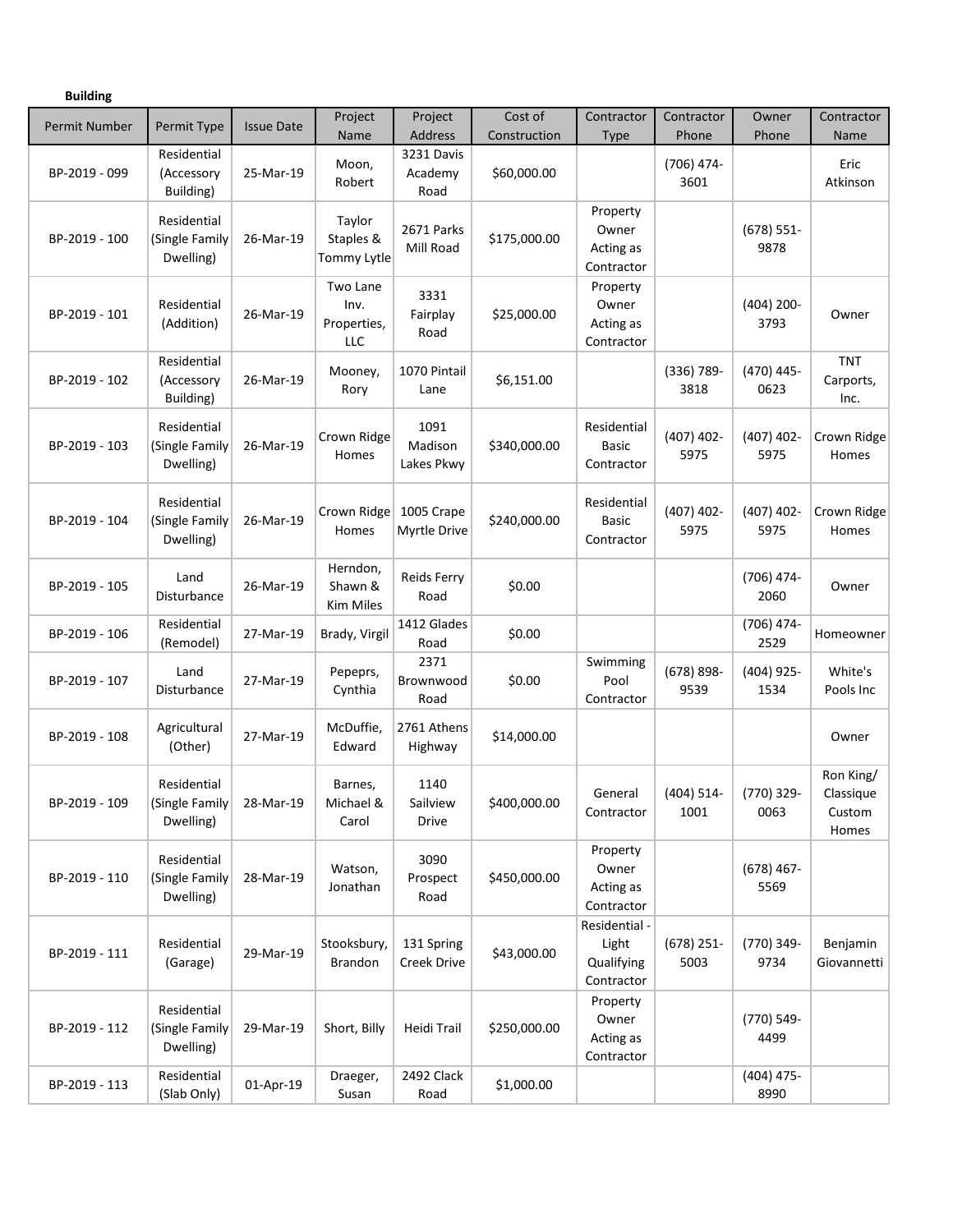| BP-2019 - 114 | Residential<br>(Seawall)                       | 02-Apr-19 | Pepper,<br>Robert           | 1551 Heidi<br>Trail           | \$0.00      |                                              | (706) 473-<br>9341   | $(706)$ 473-<br>9341 | Green Leaf<br>Landscaping |
|---------------|------------------------------------------------|-----------|-----------------------------|-------------------------------|-------------|----------------------------------------------|----------------------|----------------------|---------------------------|
| BP-2019 - 115 | Transmission<br>Tower<br>(Upgrade)             | 03-Apr-19 | AT&T<br>FirstNet GA<br>1373 | 1540<br>Baldwin<br>Dairy Road | \$20,000.00 | Specialty<br>Contractor                      | $(678)$ 366-<br>1245 |                      | Ansco &<br>Associates     |
| BP-2019 - 116 | Residential<br>(Permit<br>Upgrade<br>2015-758) | 05-Apr-19 | Turner,<br>Scott            | 1160 Price<br>Mill Road       | \$0.00      | Property<br>Owner<br>Acting as<br>Contractor |                      | $(706)$ 247-<br>2747 | Owner                     |

## **Driveway**

| Permit Number | Driveway    | Issue Date | Project             | Project                   | <b>Contractor Name</b> | Contractor | Owner                 |
|---------------|-------------|------------|---------------------|---------------------------|------------------------|------------|-----------------------|
|               | Type        |            | <b>Name</b>         | <b>Address</b>            |                        | Phone      | Phone                 |
| DP-2019 - 016 | Residential | 28-Mar-19  | Robinson,           | Malone                    |                        |            | (706) 818-            |
|               |             |            | Whitney             | Road                      |                        |            | 1880                  |
| DP-2019 - 017 | Residential | 28-Mar-19  | Watson,<br>Jonathan | 3090<br>Prospect<br>Road  | Owner                  |            | $(678)$ 467-<br>5569  |
| DP-2019 - 018 | Residential | 29-Mar-19  | Short, Billy        | Heidi Trail               | Owner                  |            | (770) 549-<br>4499    |
| DP-2019 - 019 | Residential | 05-Apr-19  | Koller,<br>Rachel   | Brown Lane<br>$(035-164)$ | Homeowner              |            | $(209) 627 -$<br>7172 |

## **Electrical**

| <b>Permit Number</b> | Electrical<br>Construction<br><b>Type</b>           | <b>Issue Date</b> | Project<br>Name                               | Project<br>Address               | Contractor               | Contractor<br>Phone | Owner<br>Phone       |
|----------------------|-----------------------------------------------------|-------------------|-----------------------------------------------|----------------------------------|--------------------------|---------------------|----------------------|
| EP-2019 - 078        | <b>New</b><br>Installation                          | 25-Mar-19         | Gornowicz,<br>George                          | 1571 Knight<br>Road              |                          |                     | $(678)614-$<br>3496  |
| EP-2019 - 079        | <b>New</b><br>Installation                          | 25-Mar-19         | Sidwell, John                                 | 2380 Sandy<br>Creek Road         | Owner                    |                     | $(706)818-$<br>2094  |
| EP-2019 - 080        | Additional<br><b>Circuits</b>                       | 26-Mar-19         | Two Lane<br>Inv.<br>Properties,<br><b>LLC</b> | 3331<br>Fairplay<br>Road         | Owner                    |                     |                      |
| EP-2019 - 081        | Additional<br><b>Circuits</b>                       | 27-Mar-19         | Brady, Virgil                                 | 1412 Glades<br>Road              | Homeowner                |                     |                      |
| EP-2019 - 082        |                                                     | 27-Mar-19         | <b>VOID</b>                                   |                                  | Paul Stover              |                     |                      |
| EP-2019 - 083        | <b>New</b><br>Installation                          | 27-Mar-19         | W Dairy LLC                                   | 1141<br><b>Broughton</b><br>Road | Owner                    |                     | 706-818-<br>0311     |
| EP-2019 - 084        | Service<br>Change/<br>Additional<br><b>Circuits</b> | 28-Mar-19         | Hawkins,<br>Sandra                            | 3931<br>Eatonton<br>Hwy          | Bray Electric, Inc.      | $(706)717-$<br>8057 |                      |
| EP-2019 - 085        | <b>New</b><br>Installation                          | 28-Mar-19         | Crenshaw,<br>Claudia                          | 1660 Sugar<br><b>Creek Trail</b> | <b>Stoddard Electric</b> | (404)379-<br>5590   |                      |
| EP-2019 - 086        | Meter<br>Reconnection                               | 28-Mar-19         | Gardner,<br>Gary                              | 1106<br>Creekwood<br>Circle      |                          |                     | $(205)965 -$<br>7920 |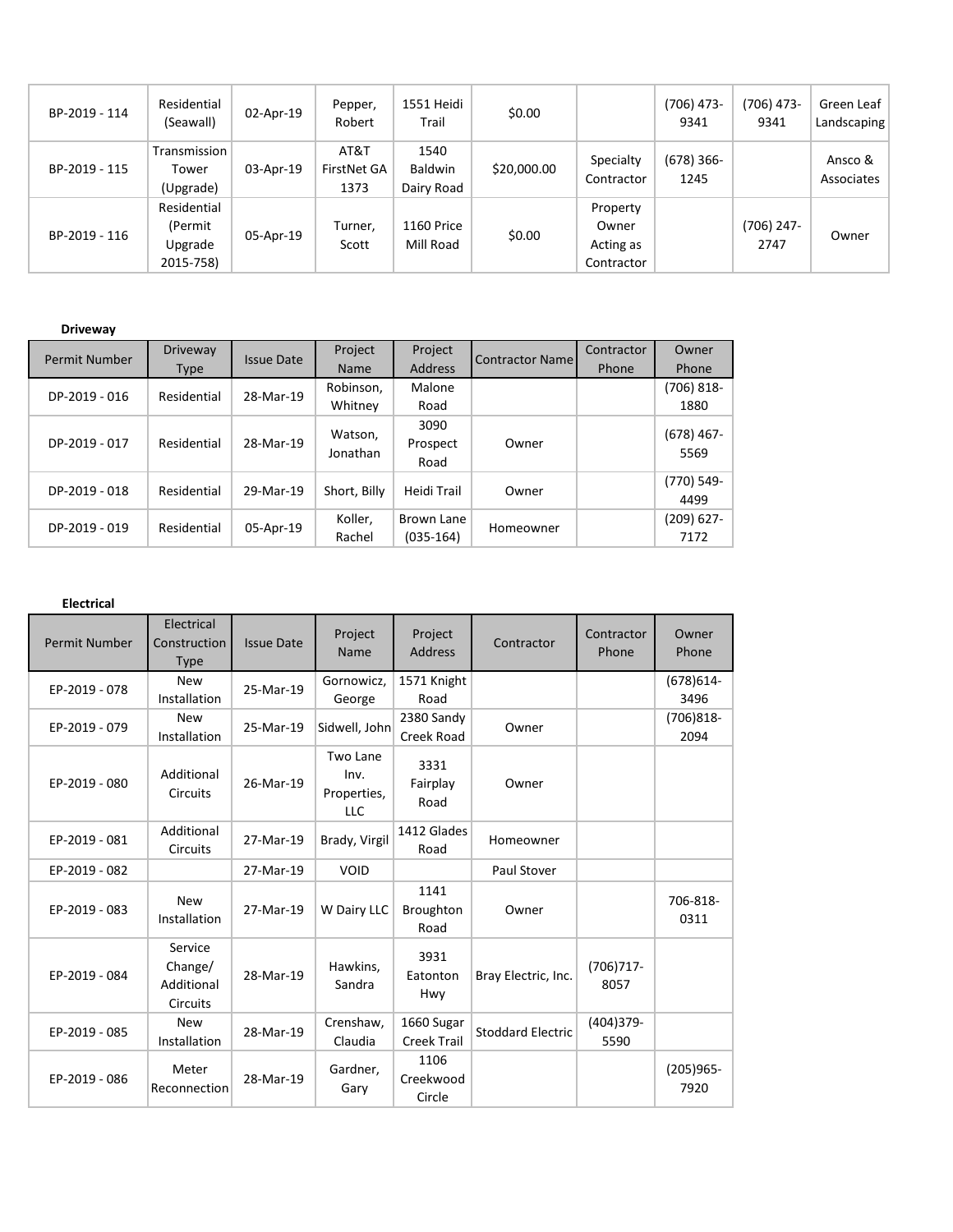| EP-2019 - 087 | <b>New</b><br>Installation<br>(Barn) | 29-Mar-19 | Beal, Phyllis<br>J.         | 1440 Beal<br>Lane         | Owner                      |                      | $(706)342 -$<br>2148 |
|---------------|--------------------------------------|-----------|-----------------------------|---------------------------|----------------------------|----------------------|----------------------|
| EP-2019 - 088 | Meter<br>Reconnection                | 01-Apr-19 | Slider,<br>Donna &<br>Terry | 1500 Aqua<br>Road         | Owner                      |                      | $(706)343-$<br>7774  |
| EP-2019 - 089 |                                      |           | <b>VOID</b>                 |                           | Paul Stover                | (770)905-<br>5081    |                      |
| EP-2019 - 090 | Temporary<br>Service Pole            | 02-Apr-19 | Thrasher,<br>Russell        | 4581 Athens<br>Highway    | Owner                      |                      | 7068181267           |
| EP-2019 - 091 | Swimming<br>Pool                     | 03-Apr-19 | Peppers, Joy                | 2371<br>Brownwood<br>Road | Schneider<br>Electric, LLC | $(678)477 -$<br>1345 |                      |
| EP-2019 - 092 | <b>New</b><br>Installation           | 05-Apr-19 | Ford, John                  | 1130<br>Shepherd<br>Road  | Tim Deaton                 | $(706)296 -$<br>6096 |                      |

## **Mecahnical**

| Permit Number | Mechanical<br>Consturction<br><b>Type</b> | <b>Issue Date</b> | Project<br>Name      | Project<br><b>Address</b> | Contractors<br>Name         | Contractors<br>Phone | Owners<br>Phone  |
|---------------|-------------------------------------------|-------------------|----------------------|---------------------------|-----------------------------|----------------------|------------------|
| MP-2019 - 044 | New<br>Installation                       | 25-Mar-19         | Kidd, Wesley         | 1040 Mason<br>Road        | Lance White<br>Heating & AC | (404)392-<br>2048    |                  |
| MP-2019 - 045 | Replacement                               | 27-Mar-19         | Brady, Virgil        | 1412 Glades<br>Road       | Owner                       |                      |                  |
| MP-2019 - 046 | New<br>Installation                       | 27-Mar-19         | Crenshaw.<br>Claudia | 1660 Sugar<br>Creek Trail | <b>ACS</b>                  |                      |                  |
| MP-2019 - 047 | New<br>Installation                       | 29-Mar-19         | Ford, John           | 1130<br>Shepherd<br>Road  |                             |                      | 770-784-<br>1865 |

## **Plumbing**

| Permit Number | Occupancy   | <b>Issue Date</b> | Project                                | Project                       | Contractors                                | <b>Contractors</b> | Owners           |
|---------------|-------------|-------------------|----------------------------------------|-------------------------------|--------------------------------------------|--------------------|------------------|
|               | <b>Type</b> |                   | Name                                   | <b>Address</b>                | <b>Name</b>                                | Phone              | Phone            |
| PP-2019 - 045 | Residential | 25-Mar-19         | Johnson,<br>Russell                    | 1881 High<br>Shoals Road      | <b>Byrans Home</b><br>Repair &<br>Plumbing | 706-717-<br>9408   | 7068175307       |
| PP-2019 - 046 | Residential | 25-Mar-19         | Nicholson                              | 3450 Davis<br>Academy<br>Road | Kudzu Plumbing,<br>Inc                     | (770)231-<br>5004  |                  |
| PP-2019 - 047 | Residential | 26-Mar-19         | Two Lane<br>Inv.<br>Properties,<br>LLC | 3331<br>Fairplay<br>Road      | Owner                                      |                    |                  |
| PP-2019 - 048 | Residential | 29-Mar-19         | Moon,<br>Robert                        | 3231 Davis<br>Academy<br>Road |                                            |                    | 706-474-<br>0395 |